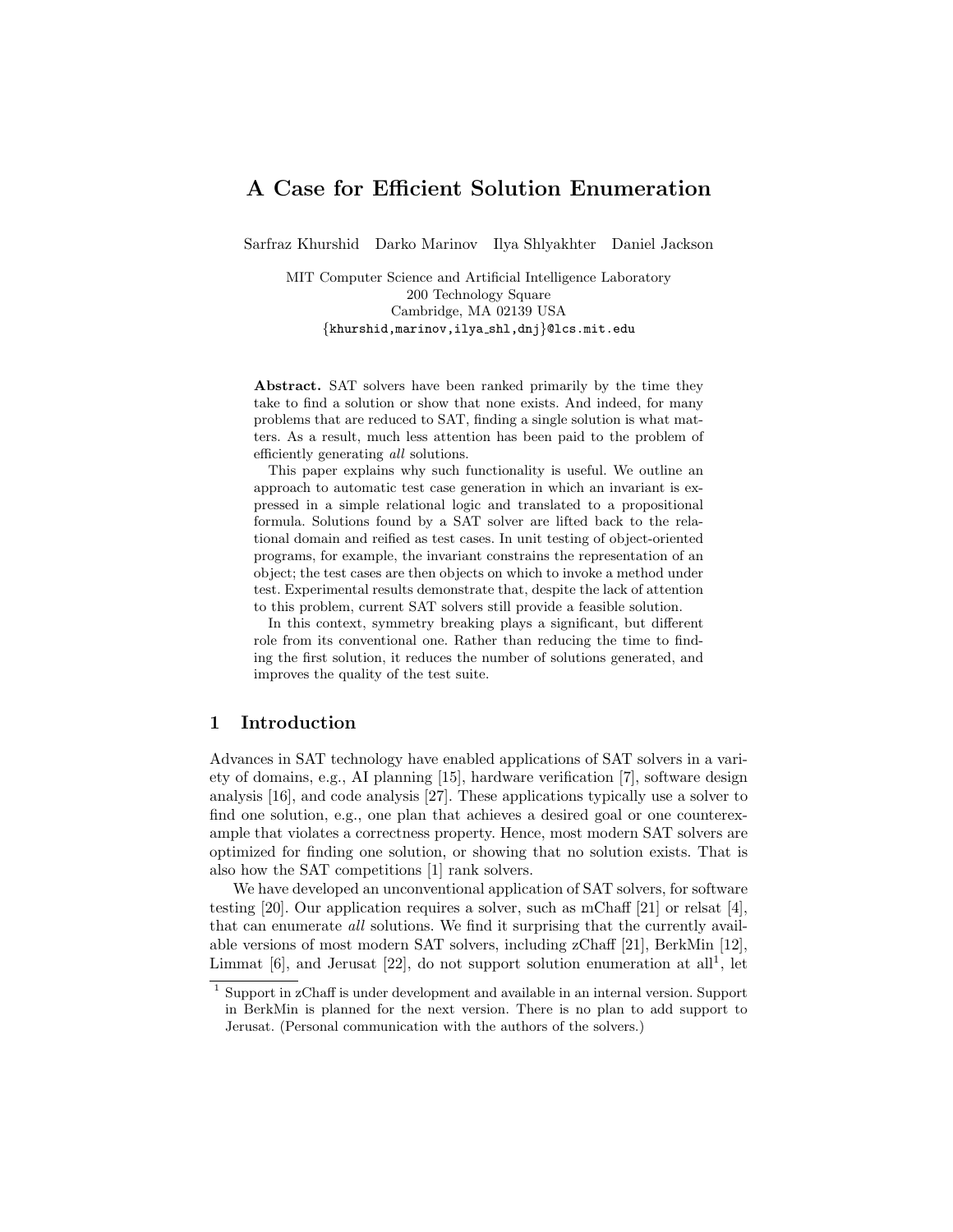alone optimize it. We hope that our application can motivate research in solution enumeration.

Software testing is the most widely used technique for finding bugs in programs. It is conceptually simple: just create a test suite, i.e., a set of test inputs, run them against the program, and check if each output is correct. However, testing is typically a labor intensive process, involving mostly manual generation of test inputs, and accounts for about half the total cost of software development and maintenance [5]. Moreover, inputs for modern programs often have complex structural constraints, which makes manual generation of high quality test suites impractical. Automating testing would not only reduce the cost of producing software but also increase the reliability of modern software.

We have developed the TestEra framework [20] for automated specificationbased testing [5] of Java programs. To test a method, the user provides a specification that consists of a precondition (which describes allowed inputs to the method) and a postcondition (which describes the expected outputs). TestEra uses the precondition to automatically generate a test suite of *all* test inputs up to a given *scope*; a test input is within a scope of  $k$  if at most  $k$  objects of any given class appear in it. TestEra executes the method on each input, and uses the postcondition as a test oracle to check the correctness of each output.

TestEra specifications are first-order logic formulas. As an enabling technology, TestEra uses the Alloy toolset. Alloy [13] is a first-order declarative language based on sets and relations. The Alloy Analyzer [14] is an automatic tool that finds instances of Alloy specifications, i.e., assignments of values to the sets and relations in the specification such that its formulas evaluate to true. The analyzer finds an instance by: 1) translating Alloy specification into boolean satisfiability formula, 2) using an off-the-shelf SAT solver to find a solution to the formula, and 3) translating the solution back into sets and relations. The analyzer can enumerate all instances (within a given scope) using a SAT solver that supports enumeration, e.g., mChaff or relsat. The analyzer generates *complete* assignments: if the underlying SAT solver generates a solution with "don't care" bits, the analyzer grounds these bits out.

TestEra translates Alloy instances into test inputs that consist of Java objects; notice that the grounding out of "don't care" bits is necessary to build Java objects with fields that are properly initialized. Some inputs are isomorphic, i.e., they only differ in the identity of their objects. For example, consider a singly linked list of nodes that contain elements; two lists that have the same elements (or more precisely, isomorphic elements) in the same order are isomorphic irrespective of the node identities. It is desirable to consider only non-isomorphic inputs; it reduces the time to test the program, without reducing the possibility to detect bugs, because isomorphic test inputs form a "revealing subdomain" [28], i.e., produce identical results. The analyzer has automatic symmetry breaking [23] that eliminates many isomorphic inputs; we discuss this further in Section 3.1.

We initially used TestEra to check several Java programs. TestEra exposed bugs in a naming architecture for dynamic networks [17] and a part of an earlier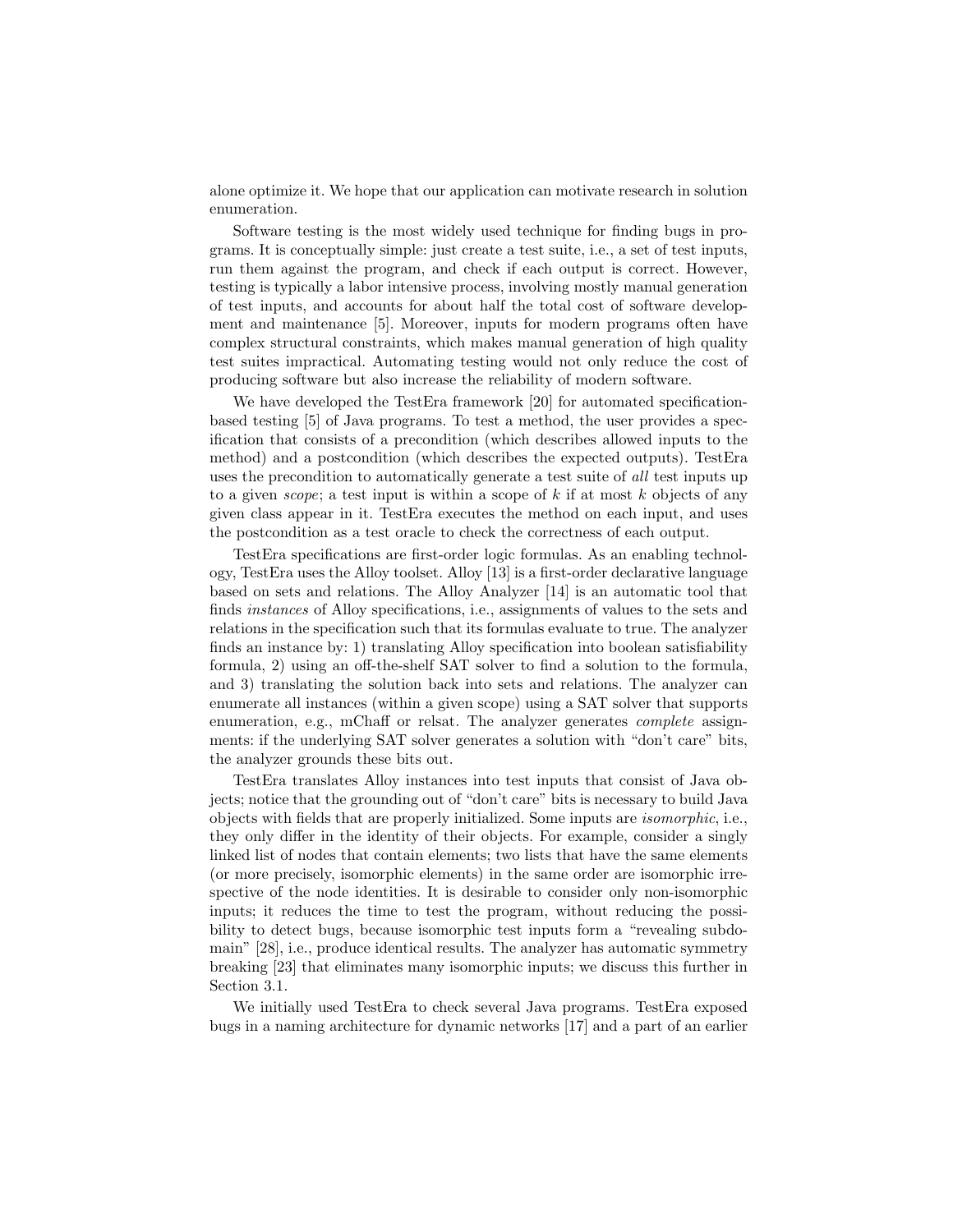version of the Alloy Analyzer [20]; these bugs have now been corrected. We have also used TestEra to systematically check methods on Java data structures, such as from the Java Collection Framework [26]. More recently, we have applied TestEra to test a C++ implementation of a fault-tree solver [11].

It is worth emphasizing that our application requires solutions that make complete assignments to primary (independent) variables. The main requirement of TestEra is efficient generation of all these solutions. Since storage of solutions has not (yet) been an issue, generating an implicit representation or a "cover" is not necessary. Moreover, testing necessitates generation of actual solutions and not just their representation. However, a solver that produces only prime implicants can be used as an intermediate step in generating all solutions.

In previous work [20], we presented TestEra as an application of SAT solvers in software testing. This paper makes the following new contributions:

- We describe a compelling application of SAT solvers that suggests that solution enumeration is an important feature that merits research in its own right. To the best of our knowledge, this is the first such application in software testing.
- We provide a set of formulas that can be used to compare different solvers in their enumeration. Our formulas fall into the (satisfiable) "industrial" benchmarks category for SAT competitions [1] and are available online at:

#### http://mulsaw.lcs.mit.edu/alloy/sat03/index.html

We also provide the expected number of solutions, which can help in testing a solver's solution enumeration.

- We provide a performance comparison between mChaff and relsat in enumerating a variety of benchmark data structures.
- We show how TestEra users can completely break symmetries, so that each solution of a boolean formula corresponds to a non-isomorphic test input.

# 2 Test generation for modern software

Structurally complex data abounds in modern software. A textbook example is a data structure such as red-black trees [9] that implement balanced binary search trees. Another example is intentional names used in the intentional naming systems [2] for dynamic networks; an intentional name describes properties of a service by a hierarchical arrangement of attributes and values, which enables clients to access services by describing the desired functionality without a priori knowing service locations. Fault trees used in fault tree analysis systems [11] are also complex structures; a fault tree models system failure by relating it to failure of basic events in the system, and a fault tree analyzer computes the likelihood of system failure in the input fault tree over a given period of time. What makes such data complex is not only organization but also their structural constraints. For example, for red-black trees, one such constraint is that the number of black nodes along any path from root to a leaf is the same.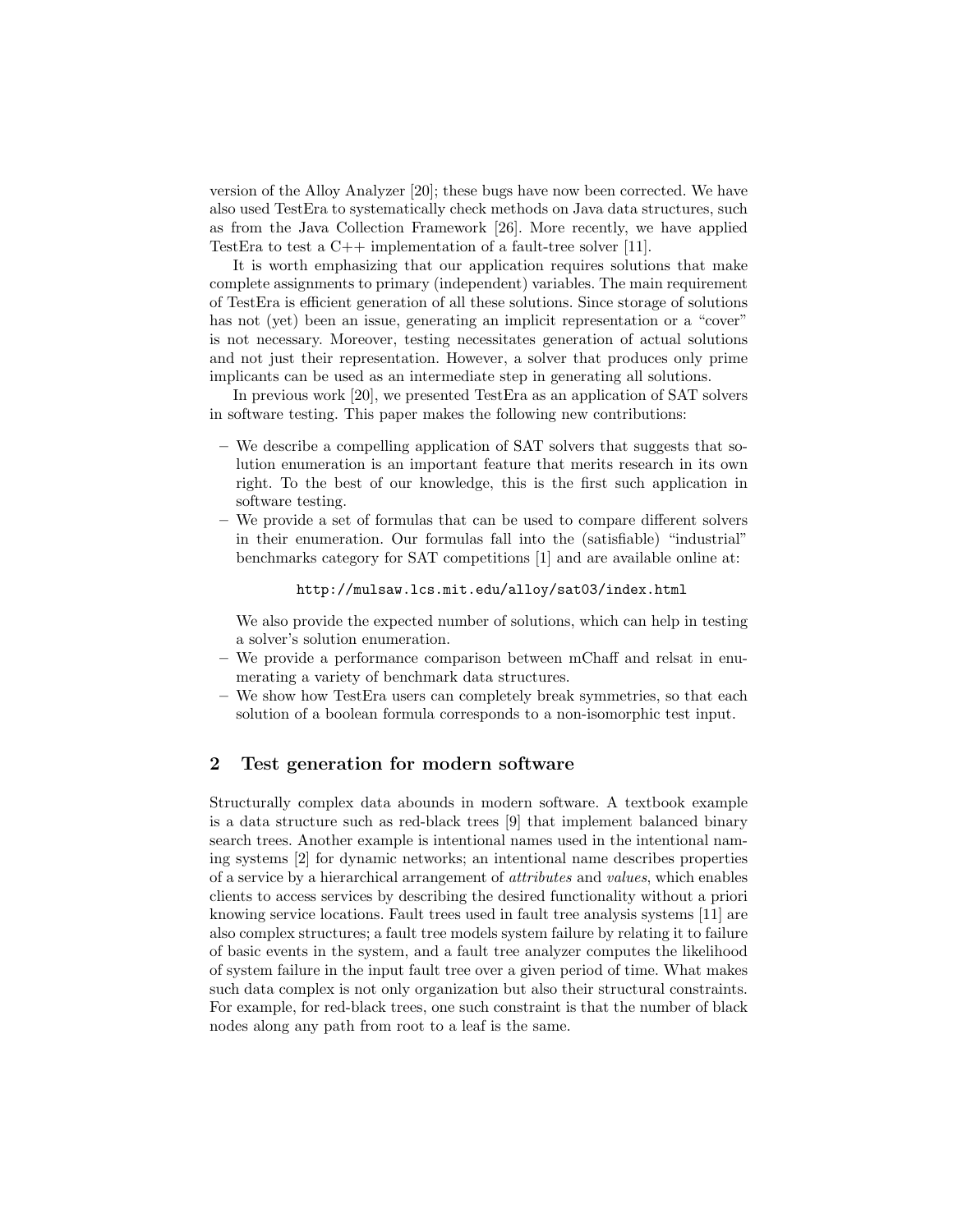

Fig. 1. Basic TestEra framework

Automating generation of input data is the key issue in automating systematic testing of software with structurally complex data. Generation at the representation level by a random assignment of values to object fields is infeasible since the ratio of the number of valid structures and the number of candidate structures tends to zero. A random assignment is very likely to violate (at least) one of the constraints. Generation at an abstract level using a construction sequence (e.g., building a red-black tree with 3 nodes by inserting sequentially 3 elements into an empty tree) is also inefficient: systematic generation of all inputs within a given input size can result in a very large number of construction sequences, most of which generate isomorphic structures. For example, to build all red-black trees with 10 nodes, this approach may require 10! or about  $3.6 \times 10^6$  sequences, whereas there are only 240 non-isomorphic red-black trees with 10 nodes.

### 3 TestEra

The TestEra framework [20] provides a novel SAT-based approach for systematic generation of complex structures and automates specification-based testing [5] of Java programs.

Figure 1 illustrates the main components of the TestEra framework. Given a method precondition or an input specification (which describes the constraints that define valid method inputs) in Alloy, TestEra uses the Alloy Analyzer to generate all instances that satisfy the precondition. TestEra automatically concretizes these instances to create Java objects that form the test inputs for the method under test. TestEra executes the method on each input and automatically abstracts each output to an Alloy instance. TestEra then uses the analyzer to check if the input/output pair satisfy the constraints represented by the postcondition or the input/output specification (which describes the expected outputs). If the postcondition constraints are violated, TestEra reports a concrete counterexample, i.e., an input/output pair that is a witness to the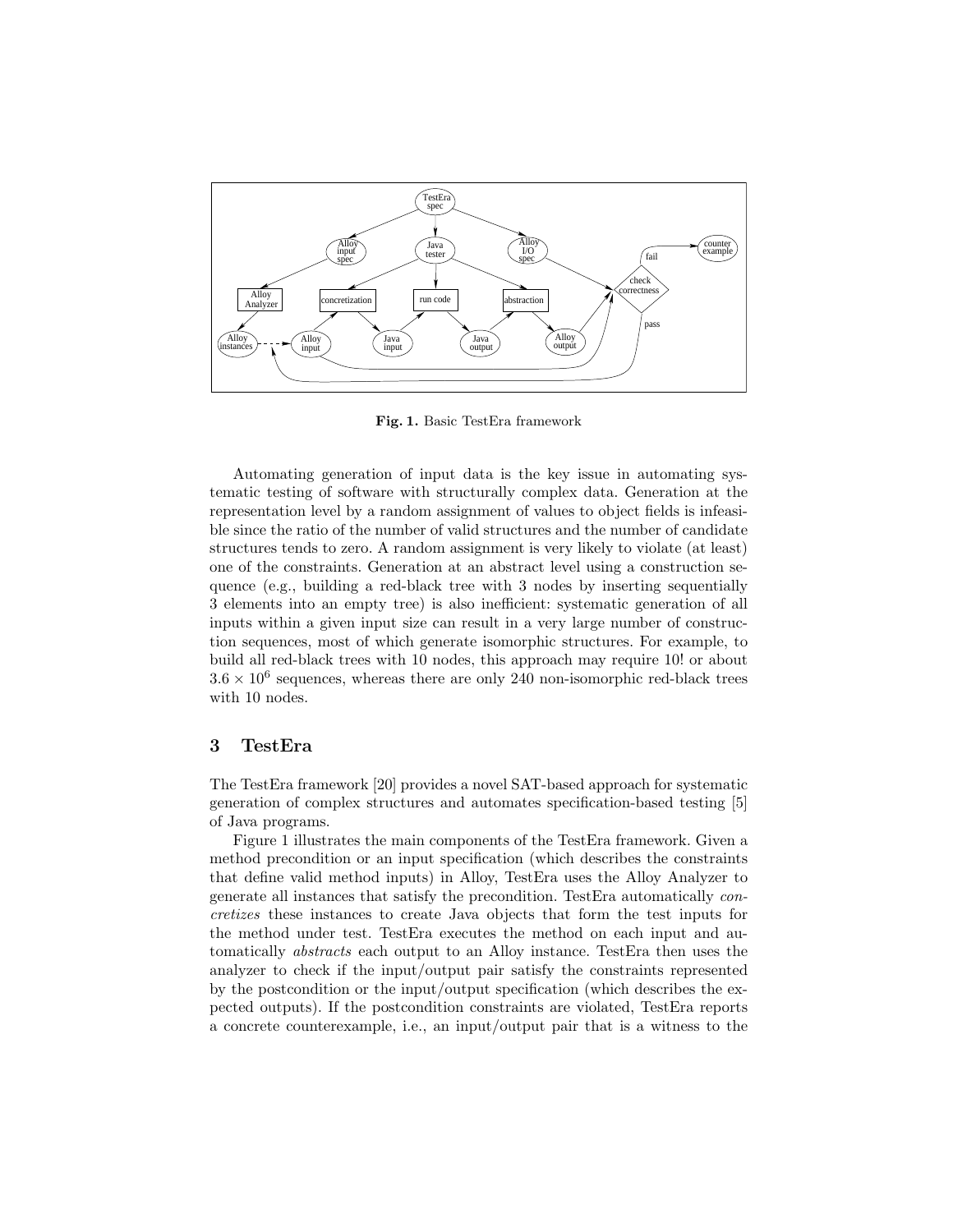violation. TestEra can graphically display the counterexample, e.g., as a heap snapshot, using the visualization facility of the analyzer.

To perform translations (concretizations and abstractions) between Alloy instances that the analyzer generates and Java objects that are inputs to, or outputs of, the method, TestEra automatically generates a test driver for a given method and relevant classes.

#### 3.1 Symmetry breaking

The analyzer adapts symmetry-breaking predicates [10] to reduce the total number of instances generated: the original boolean formula that corresponds to the Alloy specification is conjoined with additional clauses in order to generate only a few instances from each isomorphism class [23]. There is a trade-off, however: the more clauses that the analyzer generates, the more symmetries it breaks. But the larger boolean formula can become so large so that solving takes significantly more time, despite the fact that there are fewer instances. The goal of symmetry breaking in the analyzer was to make the analysis faster and not to generate exactly non-isomorphic instances. Therefore, with default symmetry breaking, it can significantly reduce the number of instances, but it is not always optimal, i.e., it may generate more than one instance from some isomorphism classes. (A discussion of algorithms for constructing symmetry-breaking clauses, such as the algorithm implemented in the Alloy Analyzer [23] or a more recent approach [3] is beyond the scope of this paper.)

The analyzer has special support for total orders: for each set  $\{a_1, \ldots, a_n\}$ of  $n$  elements that is declared to have a total order, the analyzer generates only one order  $\{\langle a_1, a_2 \rangle, \langle a_2, a_3 \rangle, \ldots, \langle a_{n-1}, a_n \rangle\}$ , out of n! (isomorphic) orders. This support has previously been used for faster analysis. We show in Section 4.3 how TestEra and Alloy users can also use total orders to constrain specifications so that the analyzer generates exactly one instance from each isomorphism class. Conceptually, the idea is to add constraints to ensure that the analyzer generates, from each isomorphism class, only the instance that is the smallest with respect to the total orders on the sets whose elements appear in the instance.

# 4 Non-isomorphic generation

We next give a simple example that we use throughout this section to explain the fundamental aspects of TestEra's SAT-based generation of non-isomorphic inputs. Consider the following Java code that declares a binary tree and its removeRoot method, which removes the root node of its input tree and arranges any remaining nodes as a tree:

```
package testera.example;
```

```
class BinaryTree {
   Node root; // root node
   int size; // number of nodes in the tree
```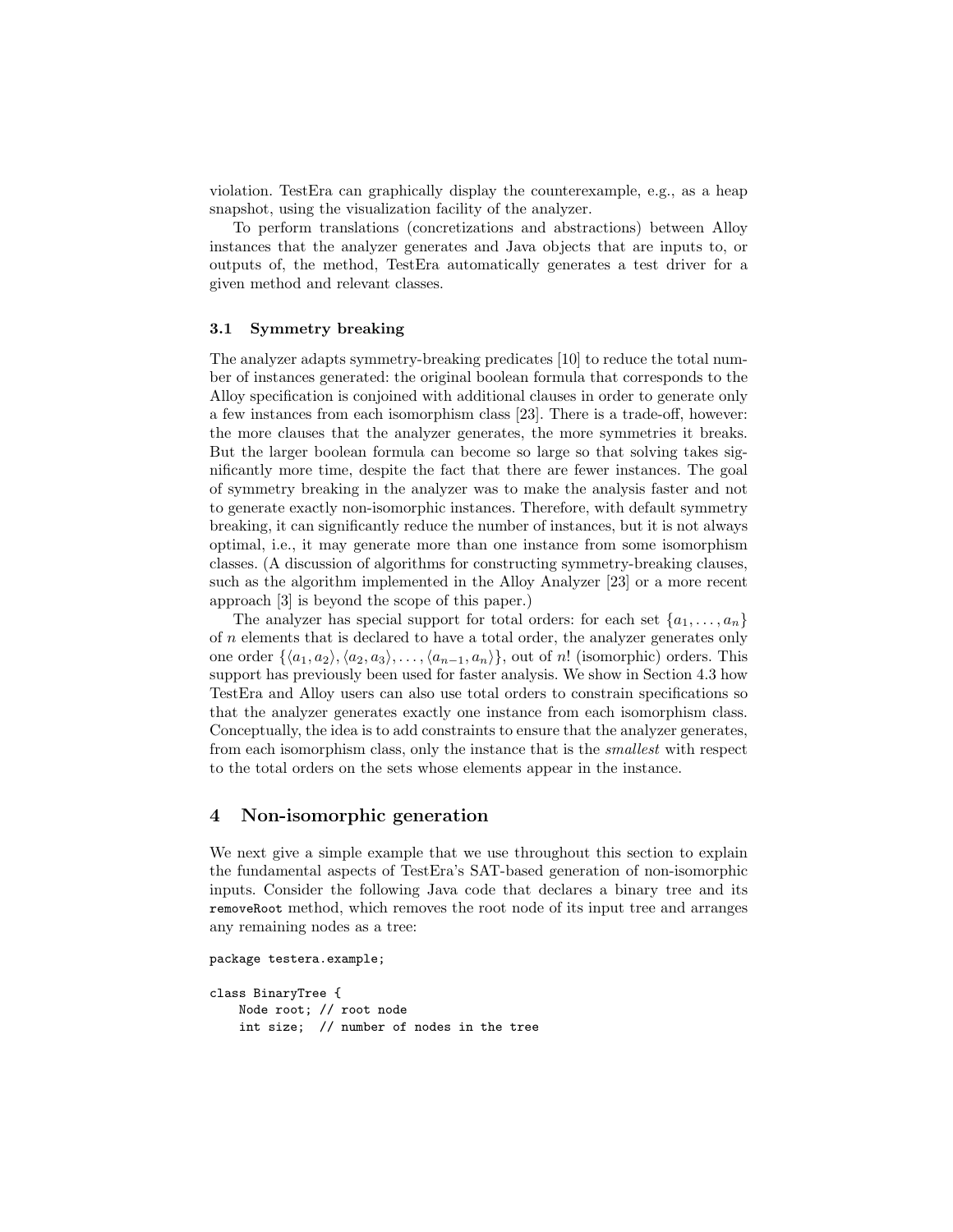```
static class Node {
       Node left; // left child
       Node right; // right child
    }
    void removeRoot() { ... }
}
```
Each object of the class BinaryTree represents a binary tree; objects of the inner class Node represent nodes of the trees. The method removeRoot has one input (i.e., the implicit this argument), which is a BinaryTree. Let us consider systematic input generation to test this method.

#### 4.1 Specification

For the classes declared in the Java code above, TestEra produces the following Alloy specification:

```
module testera/example/BinaryTree
```

```
sig BinaryTree {
 root: option Node,
  size: Integer
}
sig Node {
 left: option Node,
 right: option Node
}
```
The declaration module names the specification. The keyword sig introduces a signature representing a set of indivisible atoms. We use Alloy atoms to model objects of the corresponding classes. Each signature can have field declarations that introduce relations between atoms. By default, fields are total functions; size is a total function from BinaryTree to Integer, where Integer is a predefined signature. The modifier option is used for partial functions (and the modifier set for general relations); e.g., root is a partial function from BinaryTree to Node. Partiality is used to model null: when the Java field root of some object b has the value null, i.e., points to no object, then the function root does not map the atom corresponding to b to any other atom.

The method removeRoot has only the implicit this argument, which is a BinaryTree. We consider a simple specification for this method: both precondition and postcondition require only that this satisfy the representation invariant (also known as a "class invariant") [19] for BinaryTree. For BinaryTree, the invariant requires that the graph of nodes reachable from root indeed be a tree (i.e., have no cycles) and that the size be correct; in Alloy, it can be written as follows: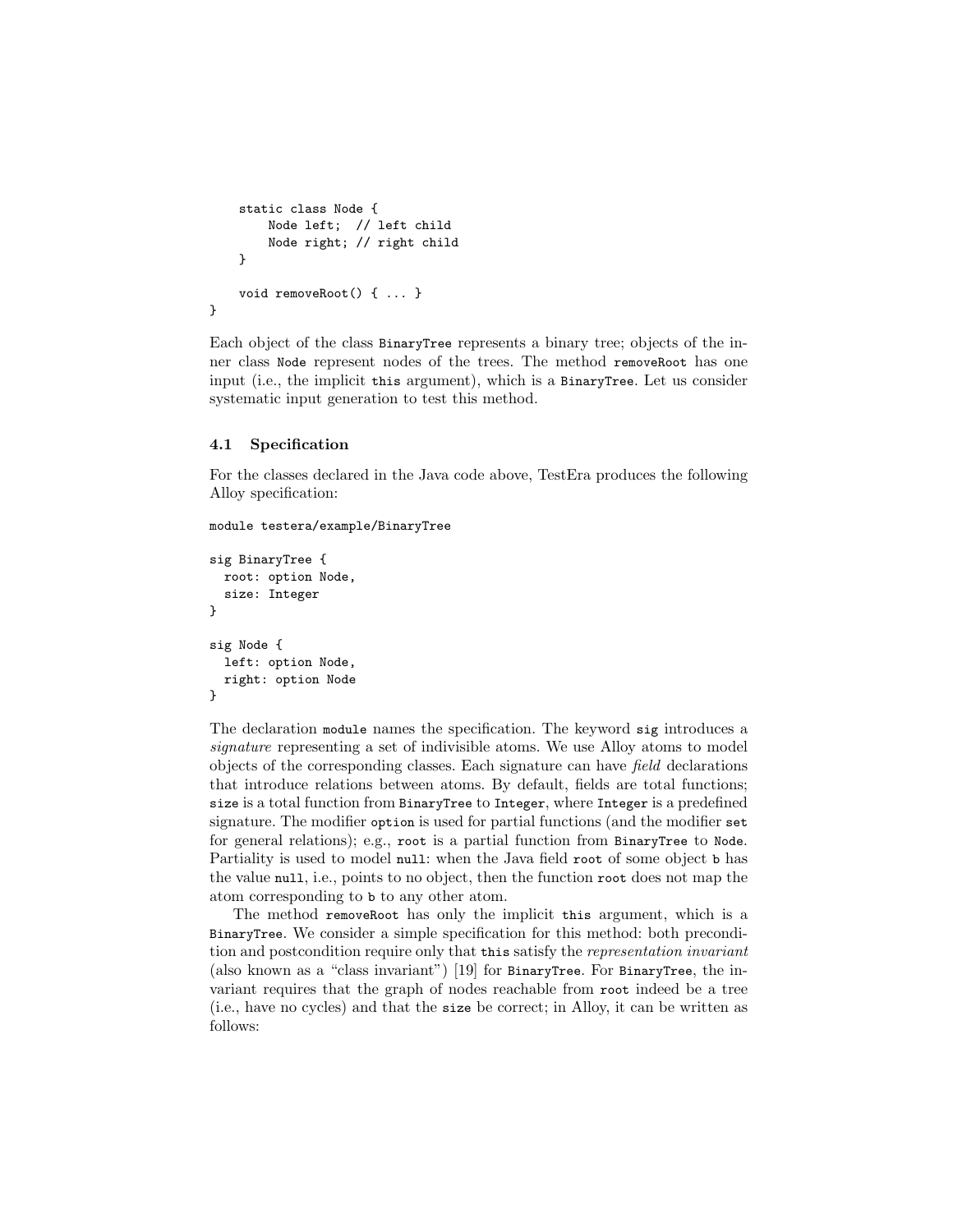```
fun repOk(t: BinaryTree) {
 all n: t.root.*(left + right) {
   n !in n.^(left + right) // no directed cycle
   sole n. "(left + right) // at most one parent
   no n.left & n.right } // distinct children
 t.size = \#(t root.*(left + right)) } // size is consistent
```
The Alloy *function* repOk records constraints that can be invoked elsewhere in the specification. This function has an argument t, which is a BinaryTree. The function body contains two formulas, implicitly conjoined. The first formula constrains t to be a valid binary tree. The expression left + right denotes the union of relations left and right; the prefix operator '\*' is reflexive transitive closure, and the dot operator '.' is relational composition. The expression root.\*(left + right) denotes the set of all nodes reachable from root. The quantifier all denotes universal quantification: the formula all  $n: S \{ F \}$  holds iff the formula **F** holds for **n** bound to each element in the set **s**. The operators  $\langle \cdot \cdot \rangle$ ,  $\langle \cdot \cdot \rangle$ , and  $\langle \cdot \rangle$ denote transitive closure, transpose, and intersection, respectively. The formulas sole S and no S hold iff the set S has "at most one" and "no" elements, respectively. If all nodes n are not reachable from itself, have at most one parent, and have distinct children, then the underlying graph is indeed a tree. The second formula constrains the size field of  $t$  to match the size of the tree; '#' denotes set cardinality.

#### 4.2 Instance generation

The Alloy command run repOk for  $N$  but 1 BinaryTree instructs the analyzer to find an instance for this specification, i.e., a valuation of signatures (sets) and relations that makes the function repOk evaluate to true. The parameter  $N$ needs to be replaced with a specific constant that determines the scope, i.e., the maximum number of atoms in each signature, except those mentioned in the but clause. In our example, N determines the maximum number of Nodes, and the instance has only one BinaryTree. Note that one instance has one tree (with several nodes) corresponding to this argument. Enumerating all instances using the Alloy Analyzer generates all trees with up to the given number of nodes.

The following two assignments of sets of atoms and tuples to signatures and relations in the specification represent binary tree instances for  $N=3$ :

```
Instance 1:
            BinaryTree = {E}FTO {E}, Node = {N}NO, N1, N2 {E}root = { (BT0, N1) }, size = { (BT0, 3) }
            left = {\{(N1, N0)\}; right = {\{(N1, N2)\}}Instance 2:
            BinaryTree = {E} BTO {E}, Node = {E} NO, N1, N2 {E}root = { (BTO, NO) }, size = { (BTO, 3) }
            left = \{ (NO, N1) \}, right = \{ (NO, N2) \}
```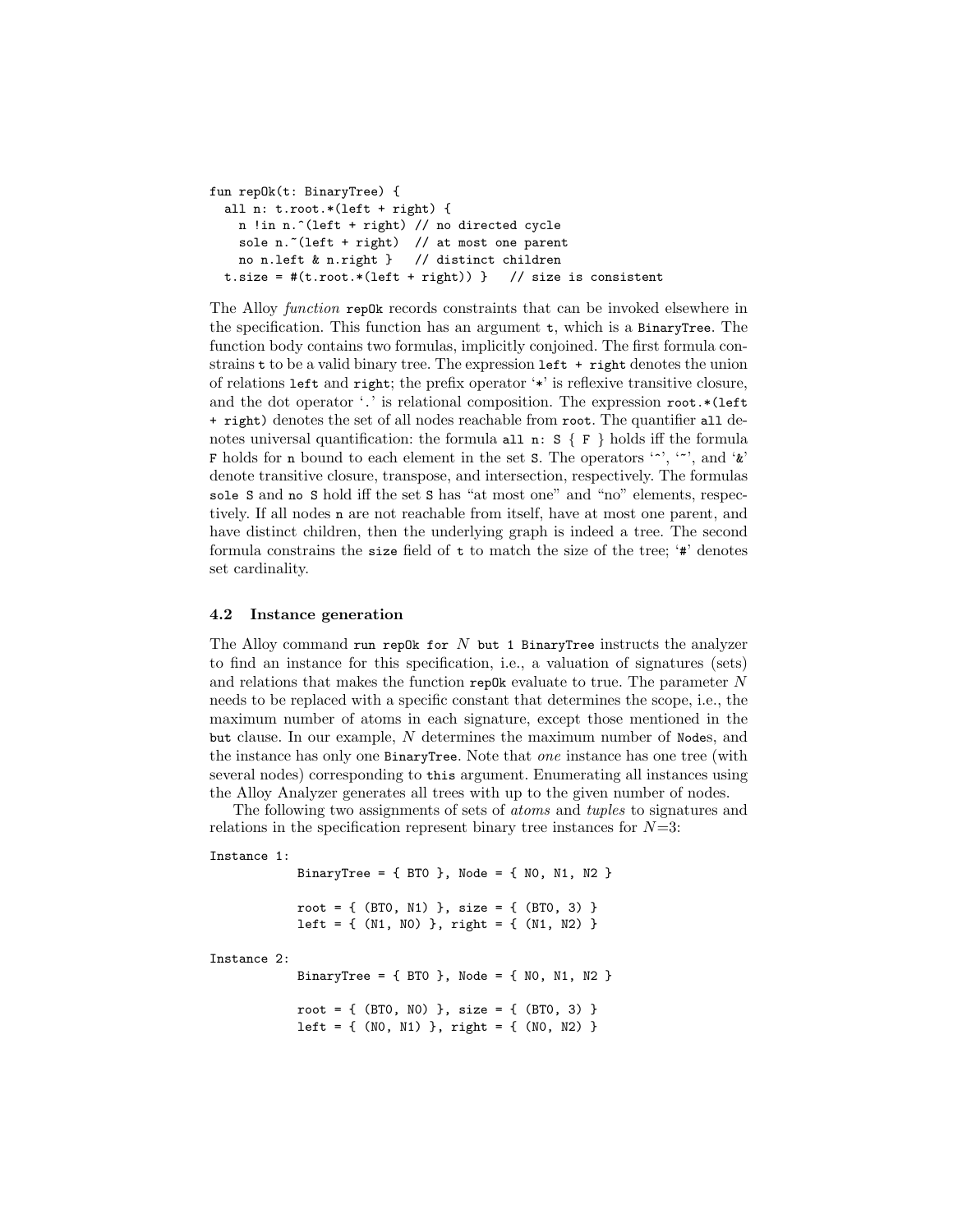These instances are isomorphic since we can generate the second instance from the first one by applying to it the permutation that swaps atoms N0 and N1 (i.e.,  $(NO \rightarrow N1, N1 \rightarrow NO, N2 \rightarrow N2)).$ 

In the sequel, we focus on enumerating instances for test input generation. To compare different ways of enumeration, we consider test inputs of size exactly N. For illustration, consider  $N = 5$  in our running example. There are 14 non-isomorphic trees with five nodes [24]. If we use the analyzer without any symmetry breaking, the analyzer generates 1680 instances/trees, i.e., for each of the 14 isomorphism classes, the analyzer generates all 120 distinct trees corresponding to the 5! permutations/labelings of the five nodes. If we use the analyzer with symmetry breaking [23], we can tune how many symmetries to break. With the default symmetry breaking parameter values, the analyzer generates 17 trees with five nodes. If we set these parameter values to break all symmetries, the analyzer generates exactly 14 trees. Notice, however, that doing so can make generation significantly slower since the goal of symmetry breaking in the analyzer was to make analysis faster but not to generate exactly non-isomorphic instances.

#### 4.3 Complete symmetry-breaking using total order

We next describe an approach that uses total orders to efficiently break all symmetries in our example. Unlike the built-in symmetry breaking of the analyzer, this approach provides domain specific symmetry breaking and in particular, requires the user to manually add symmetry-breaking predicates.

The analyzer's standard library of models provides a polymorphic signature  $Ord[t]$ . Each instantiation of  $Ord$  with some set (Alloy signature) t imposes a total order on the elements in t. In consequence, these elements are not indistinguishable any more, and the analyzer does not break any symmetries on that set. However, the analyzer considers only one total order, instead of  $(\#t)!$  possible total orders.

In addition to the definition of total order, the analyzer's standard library also provides several Alloy functions for totally-ordered sets. We use two of those functions in the following fact:

```
fact BreakSymmetries {
 all b: BinaryTree {
    all n: b.root.*(left + right) {
      // uses library function to instantiate Ord[Node]
     n.left.*(left + right) in OrdPrevs(n)
     n.right.*(left + right) in OrdNexts(n) } } }
```
The functions OrdPrevs and OrdNexts return the sets of all elements that are smaller and larger than the given element. A *fact* is a formula that expresses (additional) constraints on the instances. The fact BreakSymmetries requires that all trees in the instance (the example instances have only one tree) have nodes in an in-order [9]: the nodes in the left (right) subtree of the node n are smaller (larger) than n with respect to the Ord[Node] order. Note that the comparisons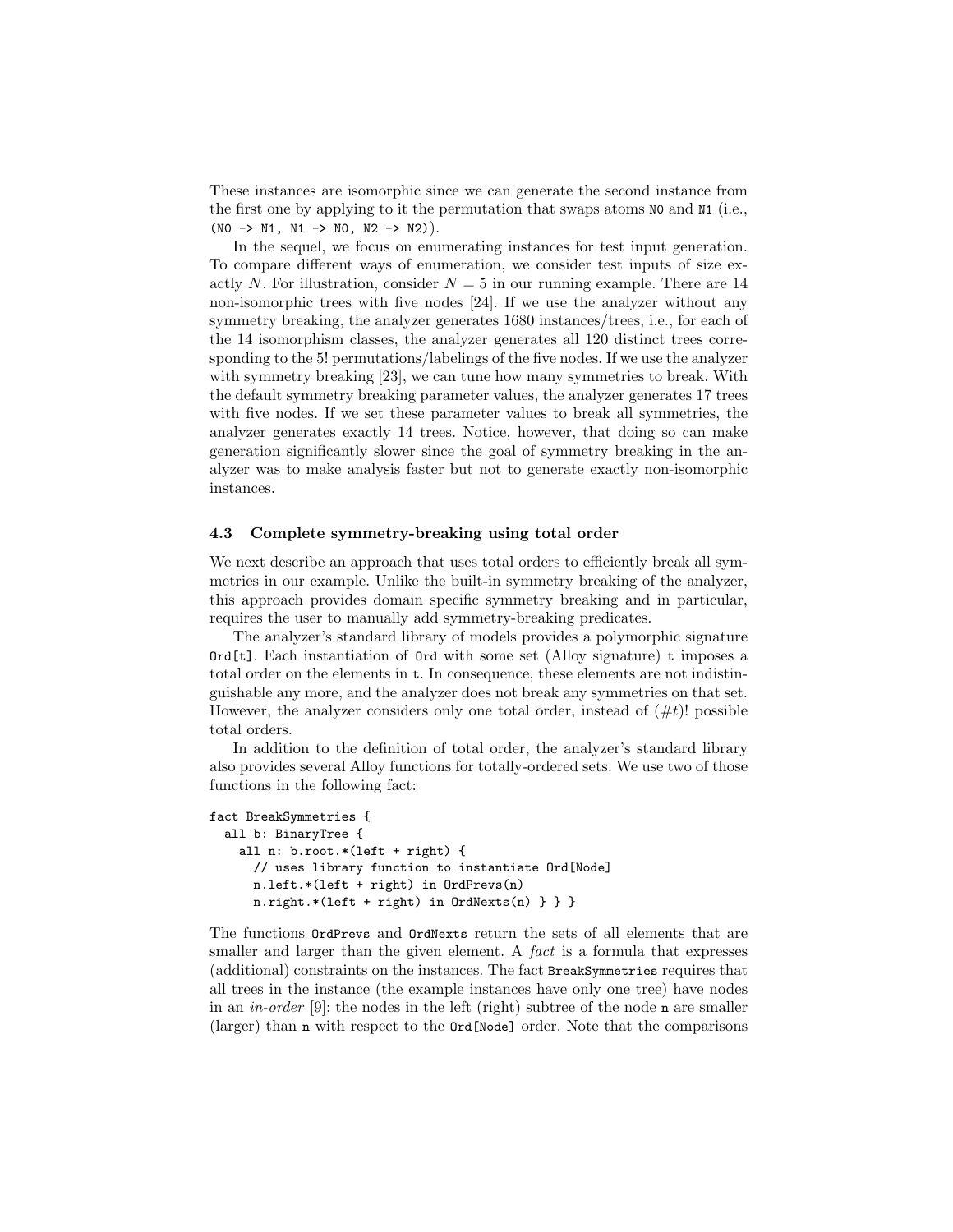are for node identities, not for the values in the nodes. (For simplicity of illustration, our example does not even have values.)

We add the above fact to the specification for binary trees, effectively eliminating isomorphic instances. Indeed, the analyzer now generates exactly 14 non-isomorphic trees but it does so faster than using automatically generated symmetry-breaking predicates. In general, the user can break all symmetries by: 1) declaring that each set has a total order and 2) defining a traversal that linearizes the whole instance. The combination of the linearization and the total orders gives a lexicographic order that is used to compare instances. This process enforces generation to produce the canonical structure for each isomorphism class, but it requires the user to manually add symmetry-breaking predicates; this is straightforward to do for data structures, but it can become difficult for large complex specifications.

# 5 Results

We next present some performance results for solution enumeration obtained with mChaff  $[21]$ ; we also compare performance of mChaff with that of relsat  $[4]$ . To discount the time it takes to write solutions to a file, we slightly modified the standard distributions of mChaff and relsat to disable solution reporting so that the solvers only report the total number of solutions found for each formula. The experiments were performed on a 1.8 GHz Pentium 4 processor with 2 GB of RAM.

#### 5.1 Benchmarks

Table 1 presents the results of mChaff for a set of benchmark formulas that represent structural invariants. Each benchmark is named after the class for which data structures are generated; the structures also contain objects from other classes.

BinaryTree is our running example. LinkedList is the implementation of linked lists in the Java Collections Framework, a part of the standard Java libraries. This implementation uses doubly-linked, circular lists that have a size field and a header node as a sentinel node [9]. (Linked lists also provide methods that allow them to be used as stacks and queues.) TreeMap implements the Map interface using red-black trees [9]. This implementation uses binary trees with parent fields. Each node has a key and a value. HashSet implements the Set interface, backed by a hash table [9]; this implementation builds collision lists for buckets with the same hash code. HeapArray is an array-based implementation of a heap (or a priority queue) [9].

#### 5.2 Performance of mChaff

Table 1 shows results for several input sizes for each benchmark. All scope parameters are set exactly to the given size; e.g., all lists have exactly the given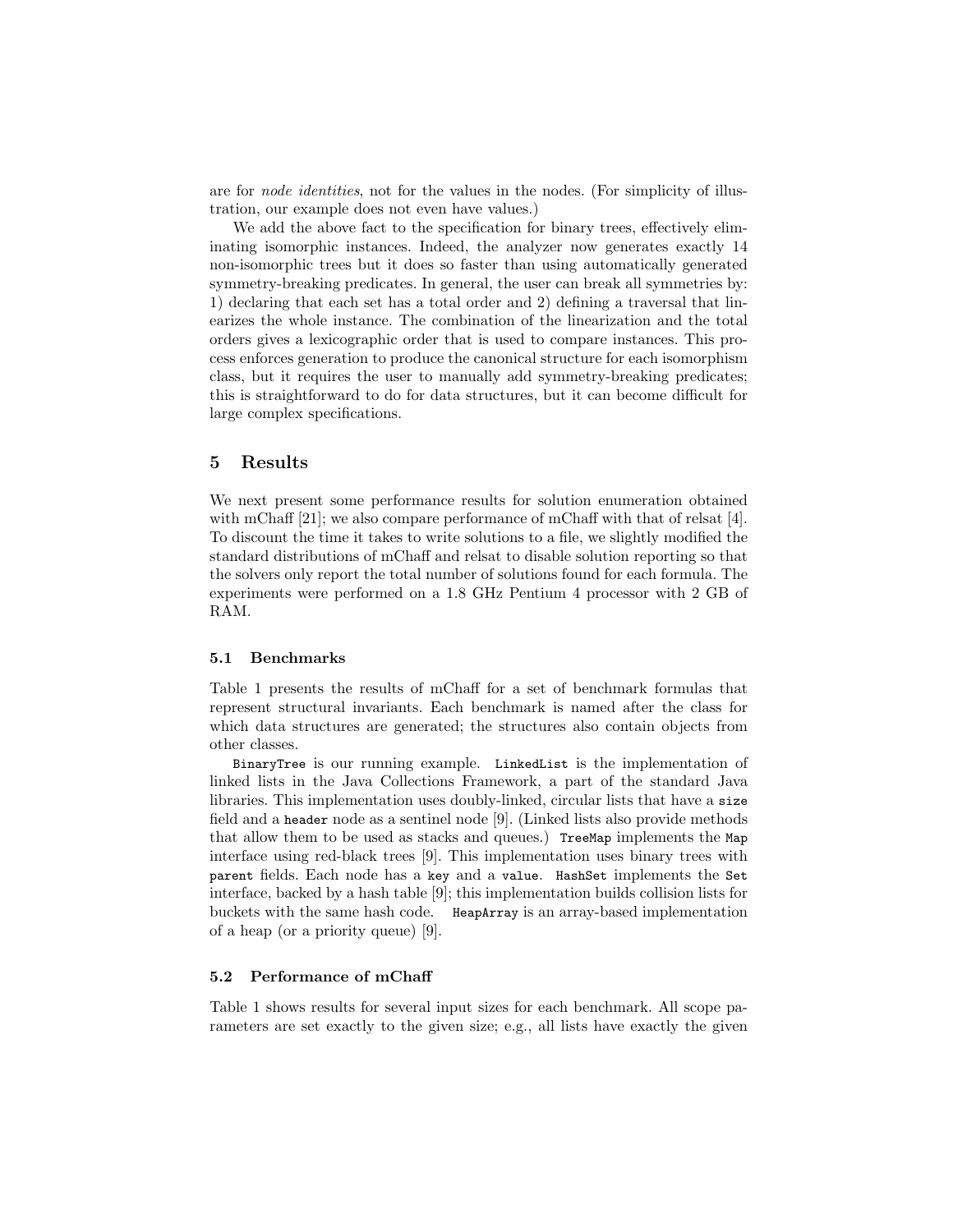|                                               |   |     | manual symmetry breaking |       |                   | automatic symmetry breaking |       |                                          |       |                      |
|-----------------------------------------------|---|-----|--------------------------|-------|-------------------|-----------------------------|-------|------------------------------------------|-------|----------------------|
| benchmark $ size  \#prim  \#vars  \#clauses $ |   |     |                          |       | $\#\mathrm{sols}$ | time                        |       | $\#vars$ <sup><math>\#class</math></sup> | #sols | time                 |
|                                               | 6 | 86  | 2120                     | 6686  | 132               | 1.05                        | 2333  | 7018                                     | 357   | 1.50                 |
|                                               | 7 | 114 | 3165                     | 10375 | 429               | 6.46                        | 3439  | 10786                                    | 1866  | 7.45                 |
| BinaryTree                                    | 8 | 146 | 4504                     | 15216 | 1430              | 40.46                       | 4831  | 15682                                    | 10286 | 64.40                |
|                                               | 9 | 182 | 7775                     | 29618 | 4862              | 548.69                      | 8141  | 30103                                    |       | 60616 1049.93        |
|                                               | 6 | 146 | 2017                     | 6597  | 203               | 0.38                        | 2520  | 7419                                     | 5975  | 3.46                 |
|                                               | 7 | 191 | 2834                     | 9834  | 877               | 1.04                        | 3559  | 11021                                    | 52392 | 68.71                |
| LinkedList                                    | 8 | 242 | 3837                     | 14007 | 4140              | 4.76                        | 4432  |                                          |       | 14939 734296 4637.99 |
|                                               | 9 | 299 | 5852                     | 24411 | 21147             | 36.52                       | 6629  | 25630                                    |       |                      |
|                                               | 6 | 203 | 5203                     | 15162 | 20 <sup>°</sup>   | 9.10                        | 5542  | 15668                                    | 322   | 10.85                |
|                                               | 7 | 263 | 7578                     | 22095 | 35                | 110.42                      | 8076  | 22842                                    | 1160  | 69.09                |
| TreeMap                                       | 8 | 331 | 10578                    | 30896 | 64                | 254.13                      | 11265 | 31930                                    | 4185  | 583.62               |
|                                               | 9 | 407 | 16111                    | 51115 | 122               | 741.55                      | 17017 | 52482                                    |       | 16180 3873.99        |
|                                               | 6 | 285 | 5254                     | 19079 | 462               | 6.06                        | 5798  | 19865                                    | 693   | 7.04                 |
|                                               | 7 | 373 | 7540                     | 28881 | 1716              | 31.52                       | 8270  | 29918                                    | 3172  | 30.04                |
| HashSet                                       | 8 | 473 | 10392                    | 41430 | 6435              | 151.42                      | 11102 | 42342                                    | 15011 | 167.30               |
|                                               | 9 | 585 | 15380                    | 63308 | 24310             | 511.51                      | 16277 | 64441                                    |       | 73519 1587.72        |
|                                               | 5 | 56  | 544                      | 1178  | 1919              | 0.55                        |       |                                          |       |                      |
|                                               | 6 | 72  | 704                      | 1611  | 13139             | 5.10                        |       |                                          |       |                      |
| HeapArray                                     | 7 | 90  | 884                      | 2128  | 117562            | 62.62                       |       |                                          |       |                      |
|                                               | 8 | 110 | 1084                     | 2735  | 1005075 1171.64   |                             |       |                                          |       |                      |

Table 1. mChaff performance. All times are in seconds (of total elapsed wall-clock time). For sizes larger than presented, enumeration of solutions for automatically constructed symmetry-breaking predicates takes longer than 1 hour.

number of nodes and the elements come from a set with the given size. For each size, we use mChaff to enumerate solutions for two CNF formulas:

- one with symmetry-breaking predicates generated fully automatically (using the default values of the Alloy Analyzer);
- one with symmetry-breaking predicates added entirely manually to Alloy specifications (as described in Section 4.3).

We tabulate the number of primary variables, the total number of variables, the number of clauses, the number of solutions, and the time it takes to generate all solutions. The time shows the total elapsed time from the start of mChaff with an input being a formula file to the end of generation of all solutions (without writing them in a file). It is worth noting that the time to generate solutions often accounts for more than one-half of the time TestEra takes to test a benchmark data structure implementation [20]; thus, improving efficiency of solution enumeration can significantly improve TestEra's performance.

For BinaryTree, LinkedList, TreeMap, and HashSet, the numbers of non-isomorphic structures are given in the Sloane's On-Line Encyclopedia of Integer Sequences [24]. For all sizes, formulas with manually added symmetry-breaking predicates have as many solutions as the given number of structures, which shows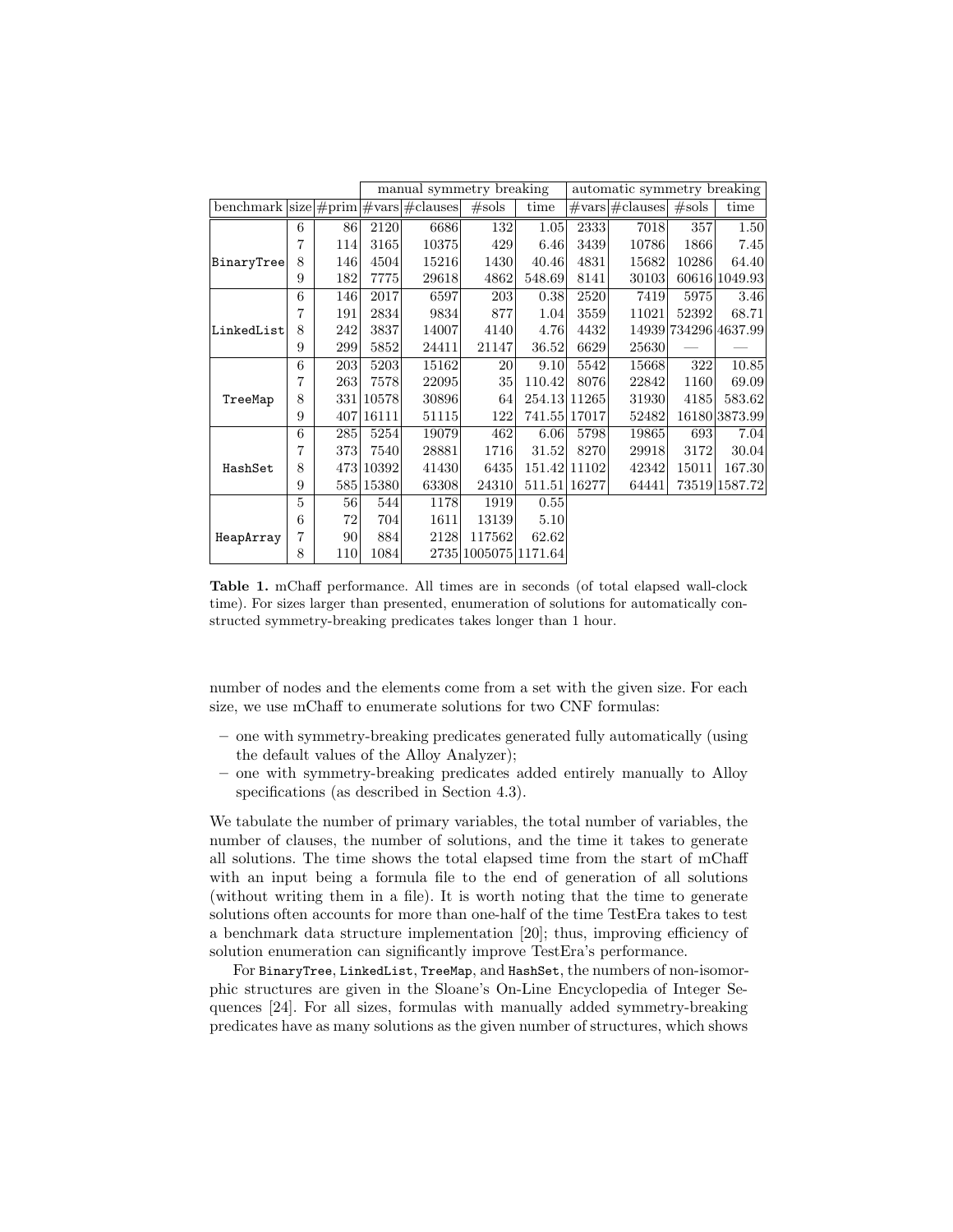that these predicates eliminate all symmetries. For HeapArray, no symmetrybreaking is required: two array-based heaps are isomorphic iff they are identical, since they consist only of integers (i.e., array indices and heap elements) that are not permutable. In TestEra, it is very desirable to generate only non-isomorphic inputs since without breaking isomorphisms it would be impractical to systematically test on all inputs. The factor by which the total number of solutions (including isomorphic solutions) is more than the total number of non-isomorphic solutions, is exponential in the input size. For example, for TreeMap and size nine, there are more than 44 million total solutions.

In all cases, formulas with automatic symmetry breaking (using default parameter values) have more solutions than formulas with manual symmetry breaking. Also, in most cases it takes longer to generate the solutions for formulas with automatic symmetry breaking; a simple reason for this is that enumerating a larger number of solutions usually takes a larger amount of time. This is not always the case, however: for HashSet and TreeMap of size seven, it takes less time to enumerate more solutions. This illustrates the general trade-off in (automatic) symmetry breaking: adding more symmetry-breaking predicates can reduce the number of (isomorphic) solutions, but it makes the boolean formula larger, which can increase the enumeration time. Note that having more variables and clauses (more symmetry-breaking predicates) does not necessarily imply breaking more symmetries. For example, in all examples but HeapArray, manual approach generates fewer variables and clauses than the automatic approach, yet manual break more symmetries. The reason for this is that manual approach breaks independent symmetries whereas the automatic approach can break dependent symmetries. In other words, a manual predicate rules out more isomorphic instances per literal of the predicate, so it is "denser". For details, see [23]. The Alloy Analyzer allows users to tune symmetry breaking; we have experimented with different parameter values and the analyzer's default values seem to achieve a sweet spot for our benchmarks.

Note that we do not present numbers for LinkedList of size nine with automatic symmetry breaking; for this formula mChaff runs out of memory (2 GB). This suggests that the scheme for clause learning in mChaff [21] may need to be modified when enumerating all solutions. If there is no effective pruning or simplification of clauses added in order to exclude the already found solutions, complete solution enumeration can become infeasible. For all other benchmark formulas, mChaff is able to enumerate all solutions, even when there are more than a million of them. Test inputs that correspond to these solutions, for the sizes from the table, are sufficient to achieve complete code and branch coverage [5] for methods in the respective Java classes.

### 5.3 Performance comparison of mChaff with relsat

Table 2 presents the performance comparison of mChaff with relsat in enumerating all solutions for benchmark formulas with manually added symmetry breaking constraints. Enumeration by mChaff seems to be more efficient than that of relsat for the benchmark data structures. The results indicate that the techniques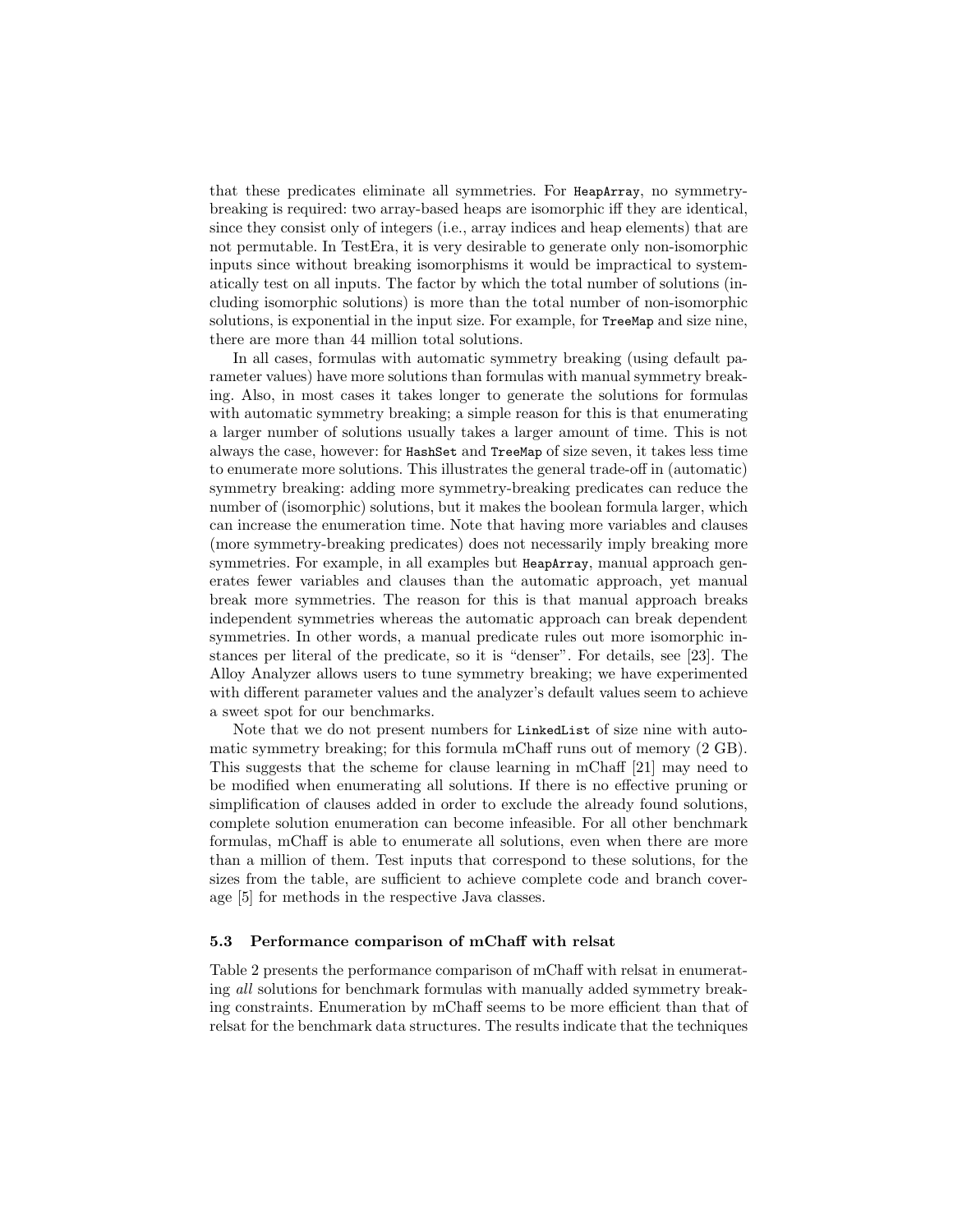| $\mathbf{b}$ enchmark | size | #      | sols mChaff time releat time |         |
|-----------------------|------|--------|------------------------------|---------|
|                       | 6    | 132    | 1.05                         | 4.81    |
| BinaryTree            | 7    | 429    | 6.46                         | 36.28   |
|                       | 8    | 1430   | 40.46                        | 268.22  |
|                       | 6    | 203    | 0.38                         | 1.21    |
| LinkedList            | 7    | 877    | 1.04                         | 9.08    |
|                       | 8    | 4140   | 4.76                         | 78.40   |
|                       | 6    | 20     | 9.10                         | 19.22   |
| TreeMap               | 7    | 35     | 110.42                       | 128.27  |
|                       | 8    | 64     | 254.13                       | 665.50  |
|                       | 6    | 462    | 6.06                         | 52.49   |
| HashSet               | 7    | 1716   | 31.52                        | 475.00  |
|                       | 8    | 6435   | 151.42                       | 4100.99 |
|                       | 5    | 1919   | 0.55                         | 6.71    |
| HeapArray             | 6    | 13139  | 5.10                         | 77.12   |
|                       | 7    | 117562 | 62.62                        | 1073.49 |

Table 2. Performance comparison of mChaff with relsat in solution enumeration for benchmark formulas with manually added symmetry breaking predicates. All times are in seconds (of total elapsed wall-clock time).

introduced by mChaff for finding the first solution, such as efficient unit propagation, fare reasonably well for solution enumeration. For these benchmarks, it happens that mChaff's default enumeration does not generate any solutions with "don't care" bits. However, we believe mChaff's enumeration technique of obtaining partial solutions with don't-care variables (such that any completion of the solution satisfies the CNF) would also be useful for complete enumeration as grounding out partial solutions with "don't care" bits takes time linear in the number of new solutions generated. Perhaps this technique would also outperform relsat's technique of always producing complete solutions.

### 5.4 Binary decision diagrams

We also conducted some very preliminary experiments using Binary Decision Diagrams (BDDs) in place of SAT solvers. Intuitively, BDDs seem attractive because they make it easier to read off all solutions, once a BDD for a formula has been obtained. Of course, the construction of a BDD itself may be infeasible and can take a long time (and exponential space). We experimented with the CUDD [25] BDD package. We constructed BDDs bottom-up, using automatic variable reordering via sifting [8], from the boolean DAGs from which the CNFs were produced. For all benchmarks, the BDD approach scaled poorly; for nontrivial sizes (over five), the BDD construction led to unmanageably large BDDs (over a million nodes) and did not finish within the alloted time limit of 10 minutes. These results are preliminary and we believe BDD experts can fine tune the performance of BDDs to provide efficient enumeration.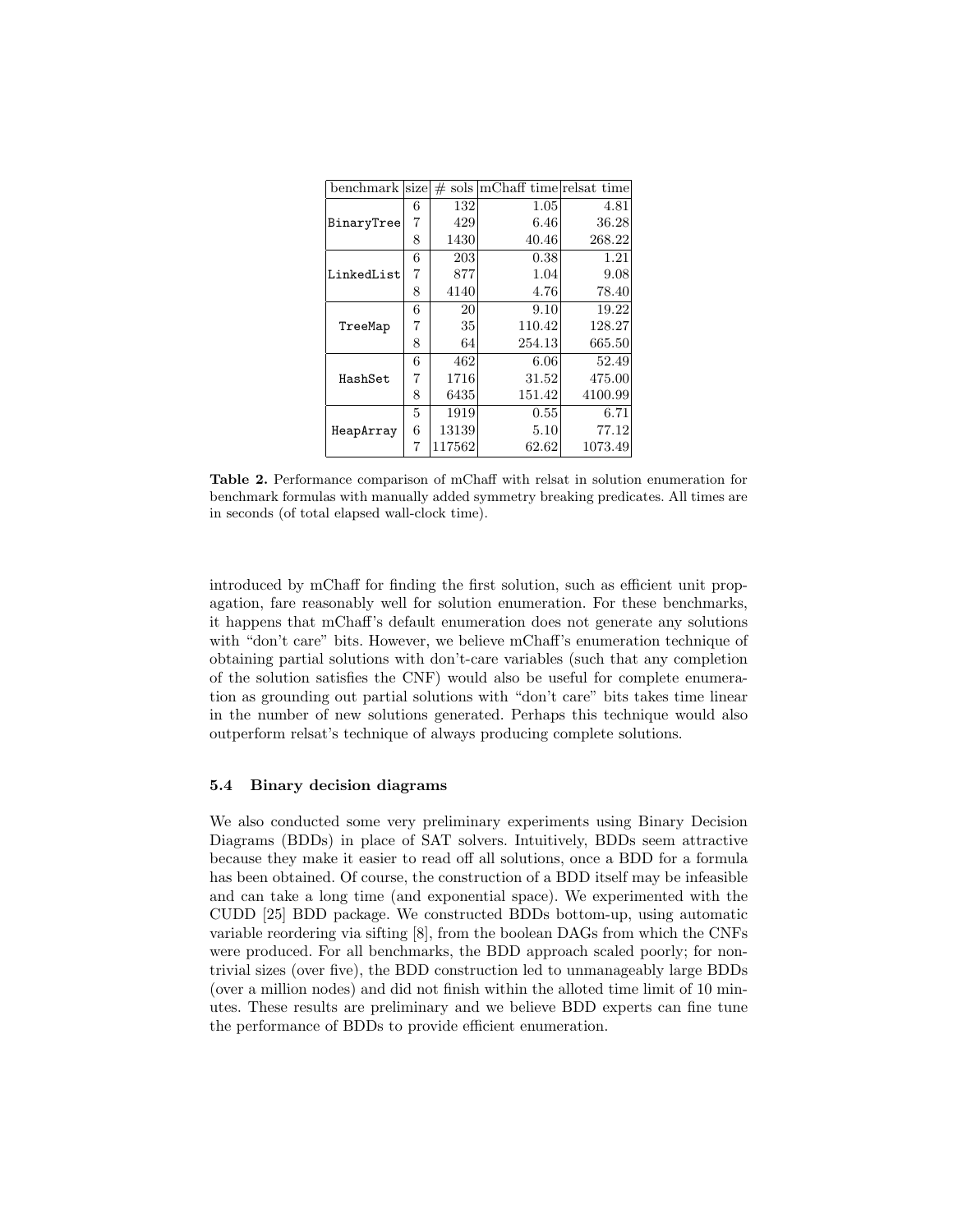## 6 Conclusions and discussion

We have developed an unconventional application of SAT solvers, for software testing. Our application requires a solver that can enumerate all satisfying assignments; each assignment provides a (non-isomorphic) input for the program. In this context, symmetry breaking plays a significant, but different role from its conventional one: rather than reducing the time to finding the first solution, it reduces the number of solutions generated, and improves the quality of the suite of test inputs. The experimental results indicate that it is feasible to use a SAT solver to systematically generate a high quality test suite comprising of structurally complex inputs that would be hard to generate manually.

We envision various other applications of solution enumeration. One natural application is in checking certain classes of logic formulas. For example, consider the formula  $\forall x \in D.P(x) \Rightarrow Q(x)$ , where D is some (finite) domain, and P and Q are arbitrary predicates. We can simply use a solver to enumerate all x that satisfy  $P(x)$  and then for each such x check that  $Q(x)$  holds. Alternatively, we can check the validity of the implication (without requiring solution enumeration) by using a solver to directly check satisfiability of the negation:  $P(x) \wedge \neg Q(x)$ . Usually, the latter approach is preferred because it "opens" Q for the sophisticated optimizations that SAT solvers perform. However, when Q is a very large formula (or a formula that cannot be easily constructed explicitly), the approach with solution enumeration can work better.

Conceptually, TestEra checks that the code under test satisfies the formula  $\forall i \in I$ .  $pre(i) \Rightarrow (\forall o \in O$ .  $code(i, o) \Rightarrow post(i, o)$ , where pre is precondition, I is input domain, O is output domain,  $code(i, o)$  denotes execution on input i that results in output  $o$ , and *post* is postcondition. It is possible in some cases to translate (Java) code into a formula code and look for a counter-example using a SAT solver (see e.g. [7, 18, 27]). These translation-based approaches typically build a formula, namely  $pre \Rightarrow (code \Rightarrow post)$ , which is much bigger than the formula that TestEra builds, namely pre. Therefore, TestEra works better for larger code that does not have many inputs, whereas the traditional approach works better for smaller code that has many possible inputs. Notice that the traditional approach can use any SAT solver, but TestEra requires a solver that can enumerate solutions.

A desirable feature for solvers that can enumerate solutions is to allow users to control the order of enumeration. For example, for testing databases, we would like to get "similar" test cases one after the other so that we can restore the state by using "deltas" and built-in support for rollback, instead of always building the state from scratch. For checking programs, it is desirable to have a solver generate all solutions in the neighborhood (as defined by a given metric) of a particular solution; this would enable testing, for example the entire neighborhood of an execution that gets "close" to a bug.

For testing programs on input sizes for which there exist a very large number of inputs, it is desirable to have a solver that can generate solutions in a random order and thus generate a high quality input sample. Another effective approach for testing on such input sizes is to define a stronger notion of isomorphism,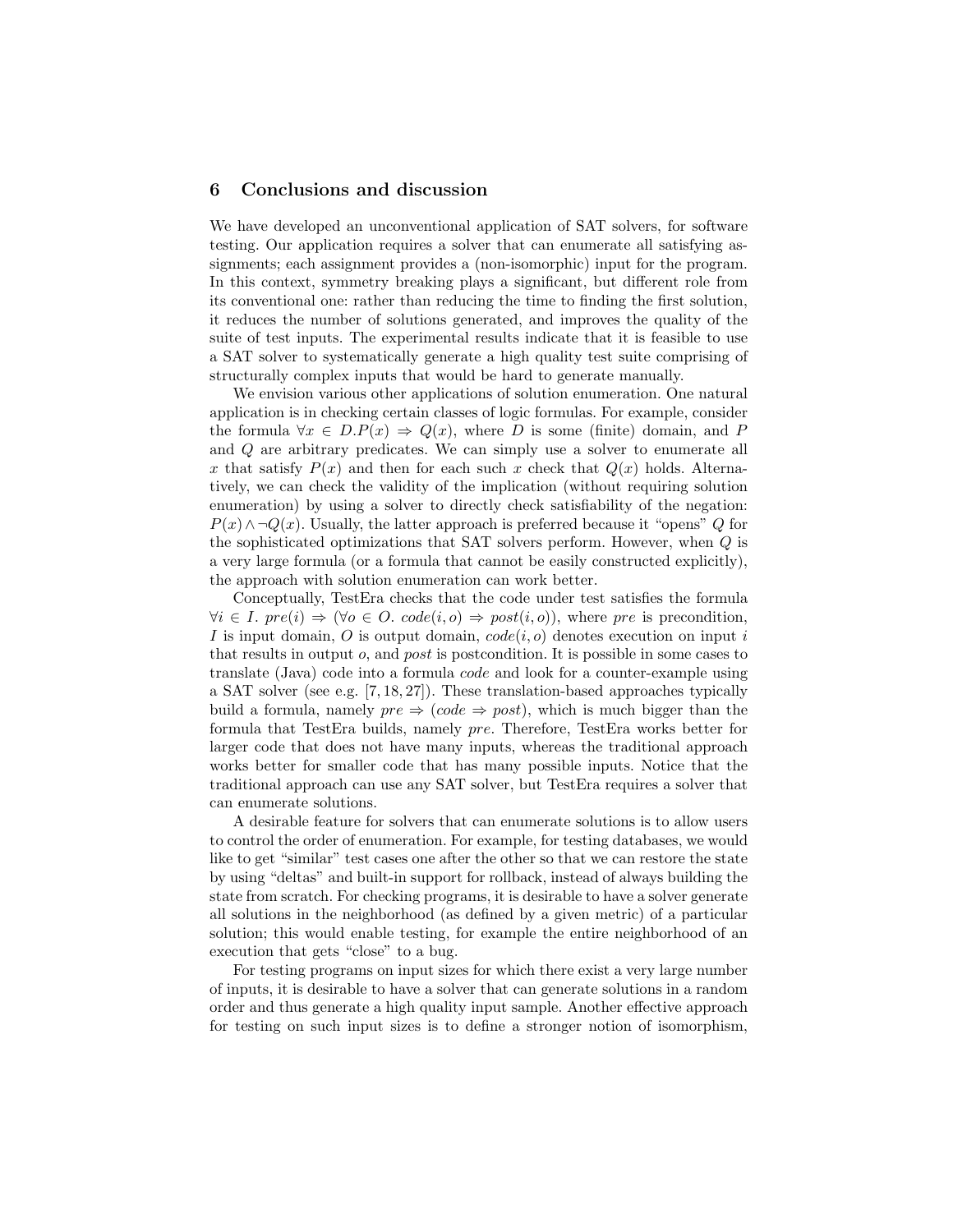taking into account the domain of application or even the implementation code, and then to enumerate inputs (which are now potentially fewer in number than before). Thus even though it may seem that a solver that specializes on enumeration still must suffer due to the large number of satisfying instances (for a given size), developing such solvers is practically useful.

We hope that our work provides motivation for exploring efficient solution enumeration in modern SAT solvers.

# Acknowledgments

This research was funded in part by grant 0086154 from the ITR program of the National Science Foundation and in part by the High Dependability Computing Program from NASA Ames cooperative agreement NCC-2-1298. We thank the anonymous referees and Viktor Kuncak for comments on earlier drafts. We also thank Sharad Malik, Darsh Ranjan, and Zhaohui Fu for discussing and sharing with us the latest implementation of zChaff, and Eugene Goldberg and Alexander Nadel for discussing plans regarding BerkMin and Jerusat.

# References

- 1. SAT competitions for comparing state-of-the-art solvers. http://www.satlive. org/SATCompetition/.
- 2. W. Adjie-Winoto, E. Schwartz, H. Balakrishnan, and J. Lilley. The design and implementation of an intentional naming system. In Proc. 17th ACM Symposium on Operating Systems Principles (SOSP), Kiawah Island, Dec. 1999.
- 3. F. A. Aloul, A. Ramani, I. L. Markov, and K. A. Sakallah. Solving difficult SAT instances in the presence of symmetry. In Proc. 39th Conference on Design Automation, pages 731–736, 2002.
- 4. R. J. Bayardo Jr. and R. C. Schrag. Using CSP look-back techniques to solve real world SAT instances. In Proc. National Conference on Artificial Intelligence, pages 203–208, 1997.
- 5. B. Beizer. Software Testing Techniques. International Thomson Computer Press, 1990.
- 6. A. Biere. Limmat satisfiability solver. http://www.inf.ethz.ch/personal/biere/ projects/limmat/.
- 7. A. Biere, A. Cimatti, E. M. Clarke, M. Fujita, and Y. Zhu. Symbolic model checking using SAT procedures instead of BDDs. In 36thConference on Design Automation (DAC), New Orleans, LA, 1999.
- 8. K. Brace, R. Rudell, and R. Bryant. Efficient implementation of a BDD package. In Proc. of the Design Automation Conference (DAC), pages 40–45, 1990.
- 9. T. H. Cormen, C. E. Leiserson, and R. L. Rivest. Introduction to Algorithms. The MIT Press, Cambridge, MA, 1990.
- 10. J. Crawford, M. Ginsberg, E. Luks, and A. Roy. Symmetry-breaking predicates for search problems. In Proc. Fifth International Conference on Principles of Knowledge Representation and Reasoning, 1996.
- 11. J. B. Dugan, K. J. Sullivan, and D. Coppit. Developing a low-cost high-quality software tool for dynamic fault tree analysis. Transactions on Reliability, pages 49–59, 1999.